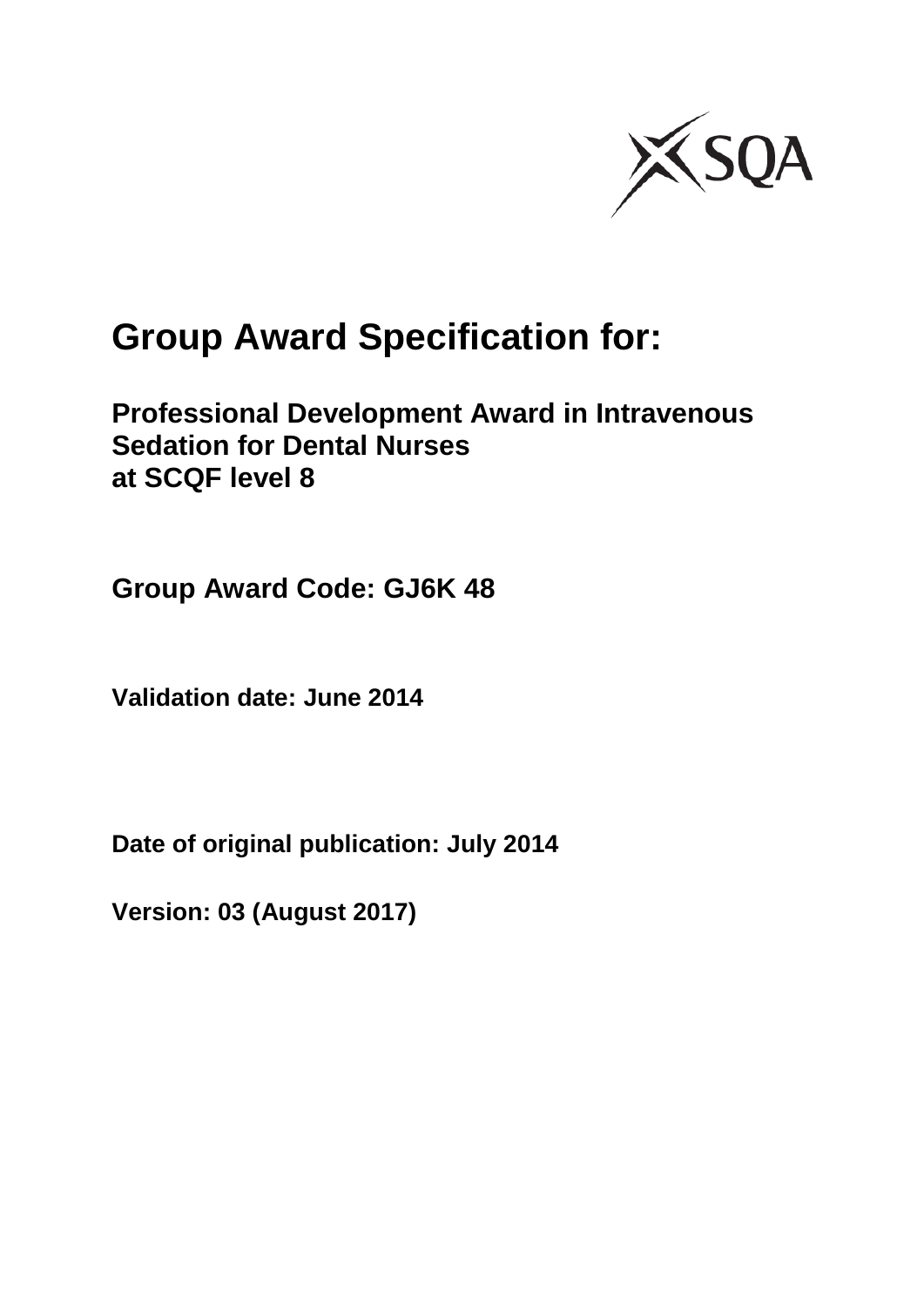#### **Contents**

| 2 |     |                                                                              |  |
|---|-----|------------------------------------------------------------------------------|--|
|   | 2.1 |                                                                              |  |
| 3 |     |                                                                              |  |
|   |     |                                                                              |  |
|   | 3.2 |                                                                              |  |
| 4 |     |                                                                              |  |
|   | 4.1 |                                                                              |  |
| 5 |     | Additional benefits of the qualification in meeting employer needs  4        |  |
|   | 5.1 |                                                                              |  |
|   | 5.2 | National Occupational Standards (NOS) and/or trade body standards  6         |  |
|   | 5.3 | Mapping of Core Skills development opportunities across the qualification  7 |  |
|   | 5.4 |                                                                              |  |
| 6 |     |                                                                              |  |
|   | 6.1 |                                                                              |  |
|   | 6.2 |                                                                              |  |
|   | 6.3 |                                                                              |  |
|   | 6.4 |                                                                              |  |
|   | 6.5 |                                                                              |  |
| 7 |     |                                                                              |  |
| 8 |     |                                                                              |  |
| 9 |     |                                                                              |  |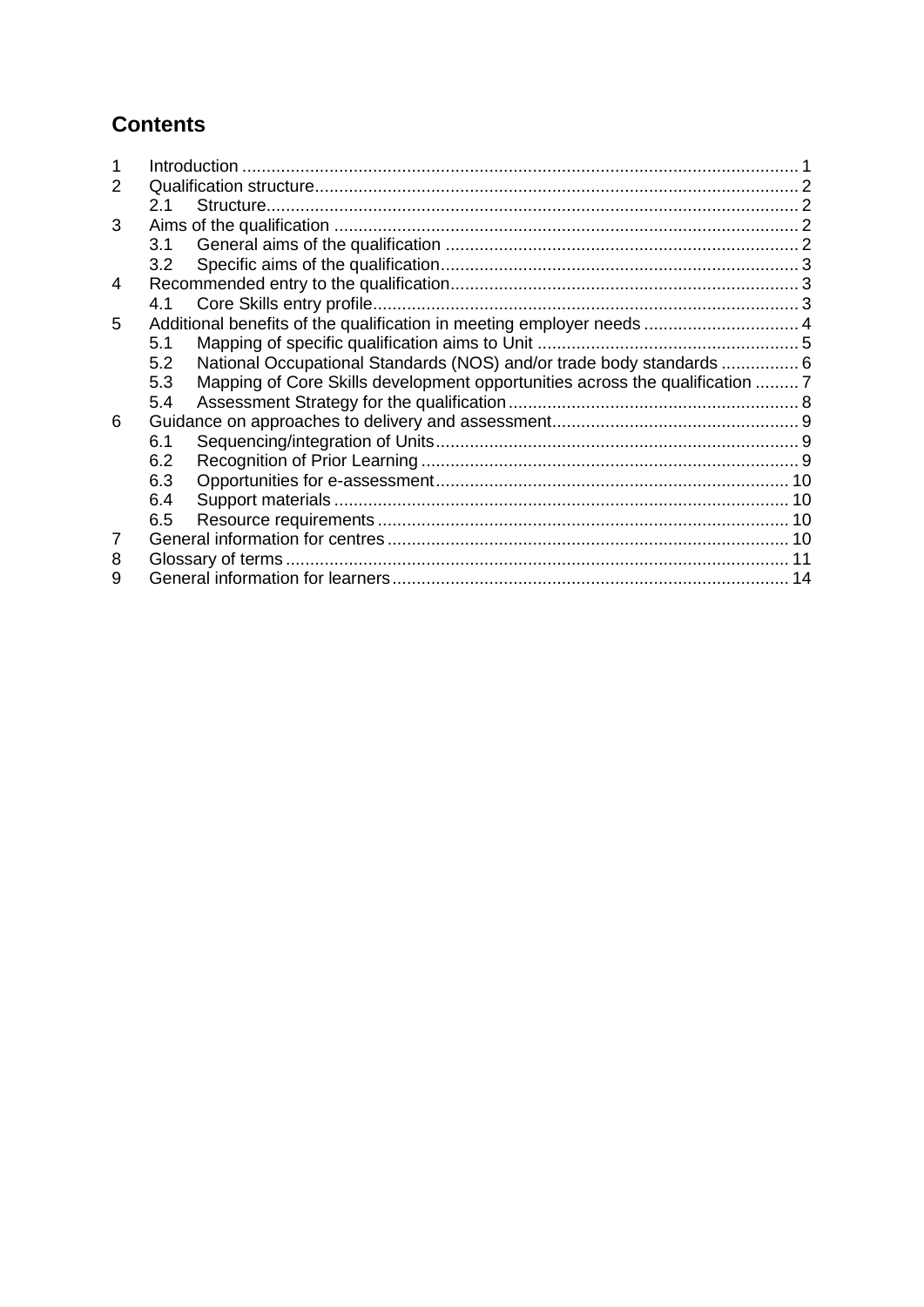## <span id="page-2-0"></span>**1 Introduction**

This document was previously known as the Arrangements document. The purpose of this document is to:

- assist centres to implement, deliver and manage the qualification
- provide a guide for new staff involved in offering the qualification
- inform course managers teaching staff, assessors, learners, employers and HEIs of the aims and purpose of the qualification
- provide details of the range of learners the qualification is suitable for and progression opportunities

This award is an occupationally-specific, sector-led qualification that has been developed under the Design Principles for Professional Development Awards. It has been produced in collaboration with key stakeholders from the NHS.

The new qualifications will form part of a suite of occupationally-specific awards for the oral health care domain. Pre-registration qualifications include:

- SVQ3 in Dental Nursing at SCQF level 7\*
- ◆ PDA in Dental Nursing at SCQF level 7<sup>\*</sup>
- HNC in Oral Health Care: Dental Nursing at SCQF level 7
- PDA in Oral Health Care: Dental Administrators at SCQF level 6

\*Note Achievement of the SVQ and PDA are required to become eligible for GDC registration

This PDA has been produced in response to a need for clear progression and articulation routes for registered dental nurses who seek to extend their clinical duties within their professional scope of practice, as defined by their regulatory body, The General Dental Council (GDC) and to contribute towards their continued professional development.

Post-qualification awards currently include:

- PDA in Oral Health Care (OHC): Dental Managers at SCQF level 8
- PDA in Healthcare Professionals: Facilitating Learning and Training in the Workplace at SCQF level 8
- HND in Dental Nursing
- HNC/D in Dental Technology
- PDA in Dental Nursing: Delivering Oral Health Interventions at SCQF level 8
- PDA in Orthodontic Dental Nursing at SCQF level 8
- PDA in Dental Radiography (Operator) for Dental Care Professionals at SCQF level 9
- PDA in Dental Nursing: Supporting Special Care Provision at SCQF level 8

The GDC Scope of Practice 2013 can be accessed here:

#### **[http://www.gdc-](http://www.gdc-uk.org/Dentalprofessionals/Standards/Documents/Scope%20of%20Practice%20September%202013%20(3).pdf)**

**[uk.org/Dentalprofessionals/Standards/Documents/Scope%20of%20Practice%20Septe](http://www.gdc-uk.org/Dentalprofessionals/Standards/Documents/Scope%20of%20Practice%20September%202013%20(3).pdf) [mber%202013%20\(3\).pdf](http://www.gdc-uk.org/Dentalprofessionals/Standards/Documents/Scope%20of%20Practice%20September%202013%20(3).pdf)**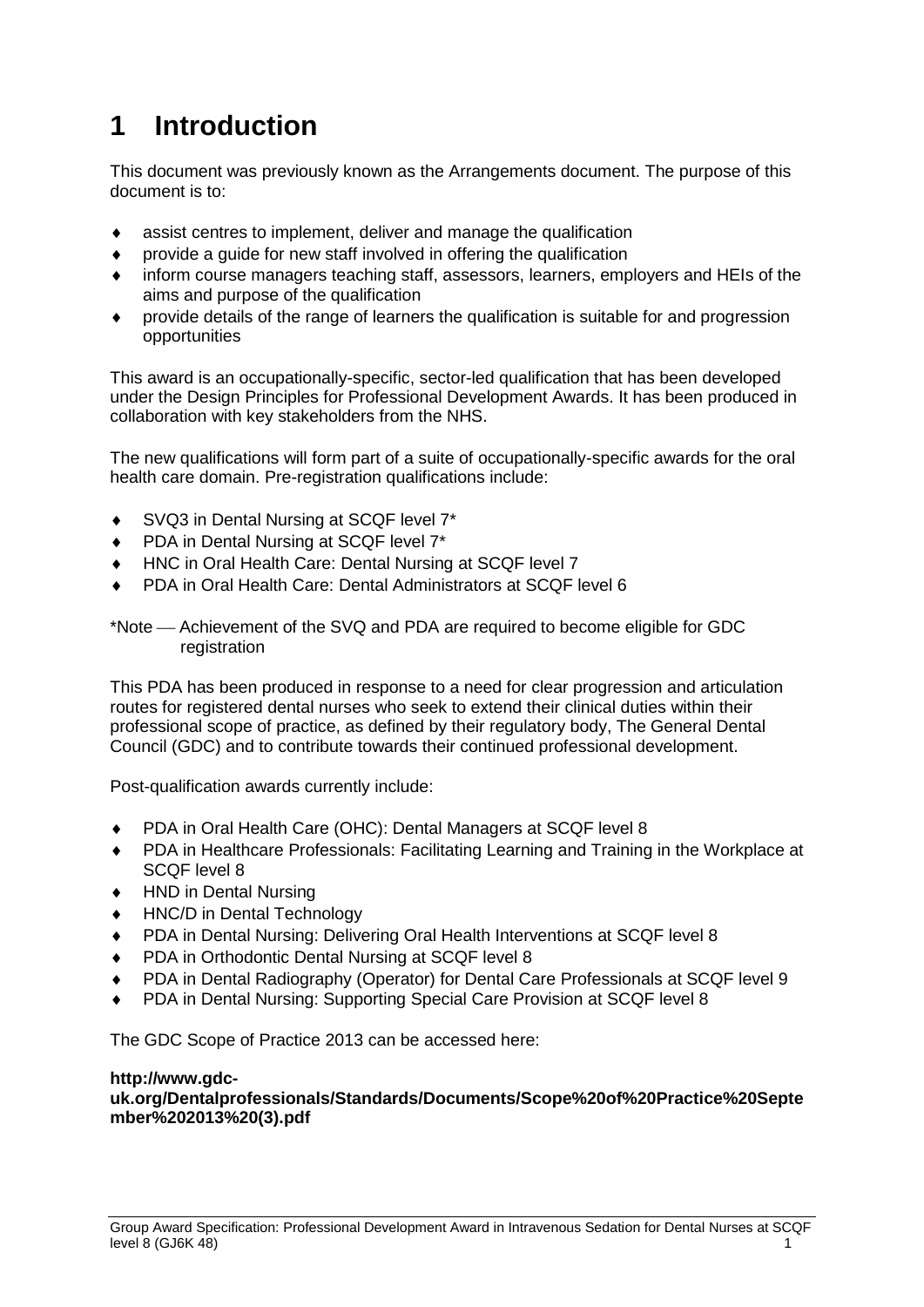## <span id="page-3-0"></span>**2 Qualification structure**

The design principles for Professional Development Awards at SCQF level 7–12 stipulate that the qualification:

- will be made up of a minimum credit value of 16 SCQF credit points
- ◆ will be made up of at least 2 Units
- will have at least half the SCQF credit points at the level of the Group Award

This Group Award meets the design principles as follows:

- It is made up of 2 HN Unit credits
- It comprises 16 SCQF credit points which are at SCQF level 9

#### <span id="page-3-1"></span>**2.1 Structure**

| 4 code | 2 code | Unit title                           | <b>SQA</b><br>credit | <b>SCQF</b><br>credit<br>points | <b>SCQF</b><br>level |
|--------|--------|--------------------------------------|----------------------|---------------------------------|----------------------|
| HT8V   | $35*$  | Dental Nursing: Intravenous Sedation |                      | 16                              |                      |

\*Refer to History of Changes for revision changes

### <span id="page-3-2"></span>**3 Aims of the qualification**

The principal aim of this award is to provide registered dental nurses with the opportunity to gain the knowledge and skills required to work as a second appropriate person during the delivery of intravenous sedation by a competent operator.

#### <span id="page-3-3"></span>**3.1 General aims of the qualification**

- enable progression within the SCQF
- provide opportunities for career planning and enhance candidates' future employment prospects
- develop transferable skills, eg organising/planning/personal effectiveness/team working/time management/record keeping
- develop the Core Skills, ie *ICT/Communication/Problem Solving/Working with Others* and *Numeracy*
- develop upon the four capacities of Curriculum for Excellence, ie:
	- successful learners
	- confident individuals
	- responsible citizens
	- $-$  effective contributors
- address aspects of the GDC Scope of practice and continued professional development requirements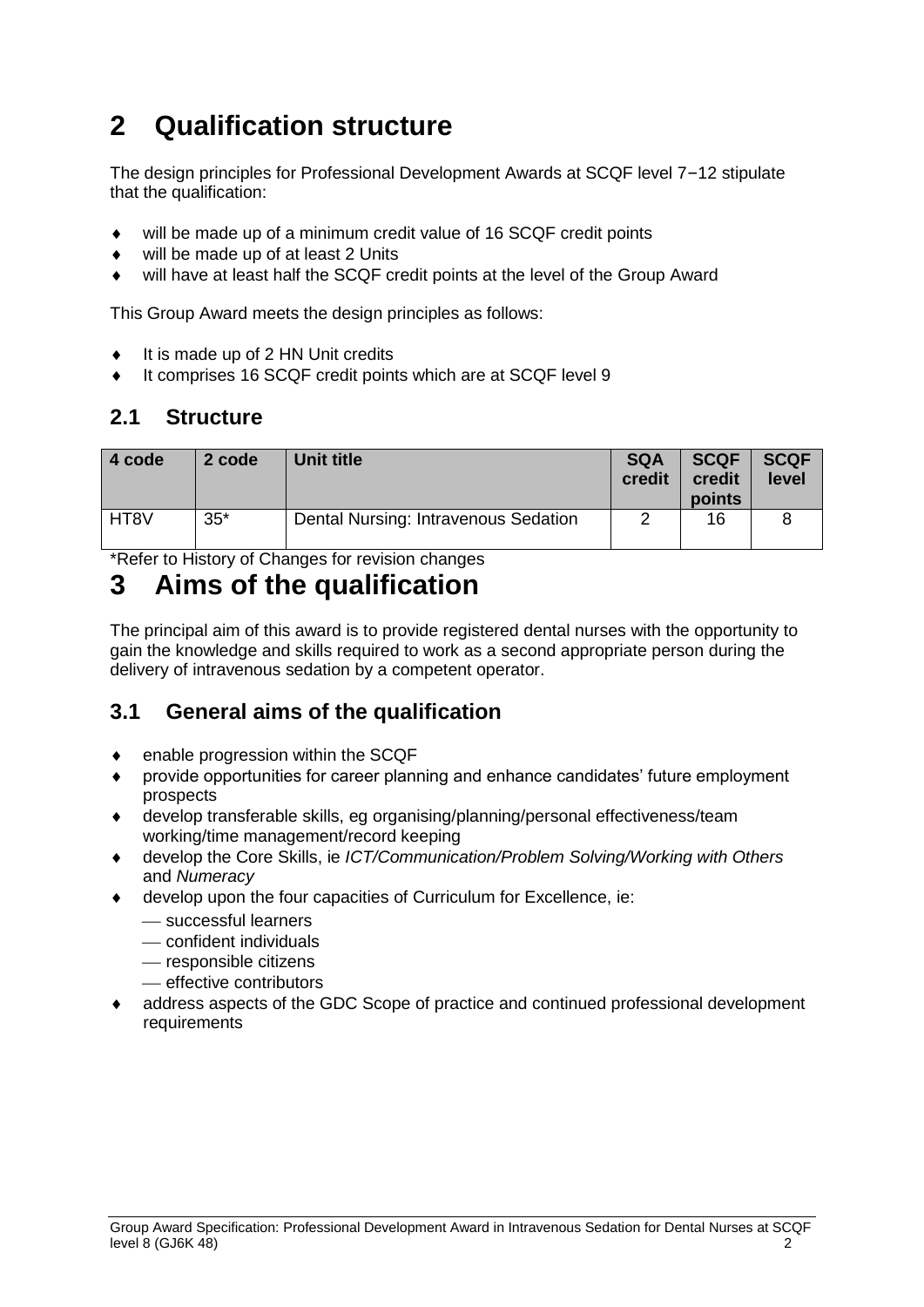### <span id="page-4-0"></span>**3.2 Specific aims of the qualification**

To enable candidates to develop essential knowledge and skills, namely:

- 1 the role of the dental nurse during the pre-operative visit, the sedation visit and the postoperative care
- 2 the current legislation and professional guidance relevant to intravenous sedation.
- 3 the anatomy and physiology relevant to intravenous sedation
- 4 the pharmacology of intravenous sedation drugs
- 5 the emergency support procedures for sedation-related complications
- 6 to offer a route for registered dental nurses to extend their clinical duties within their professional scope of practice, as defined by their regulatory body, The General Dental Council (GDC) and to contribute towards their continued professional development.
- 7 to enable progression to the HND in Dental Nursing
- 8 to develop advanced professional attitudes and practice in relation to patient treatment and support

### <span id="page-4-1"></span>**4 Recommended entry to the qualification**

Entry to this qualification is at the discretion of the centre. Candidates should be registered with the General Dental Council (GDC). The candidate should be working in an environment that frequently treats dental patients using intravenous sedation.

It is strongly recommended that the candidate be working in a role where they may exercise some autonomy and initiative whilst supporting the dentist with pre-operative care, during the sedation visit and with post-operative care.

#### <span id="page-4-2"></span>**4.1 Core Skills entry profile**

The Core Skill entry profile provides a summary of the associated assessment activities that exemplify why a particular level has been recommended for this qualification. The information should be used to identify if additional learning support needs to be put in place for learners whose Core Skills profile is below the recommended entry level or whether learners should be encouraged to do an alternative level or learning programme.

| <b>Core Skill</b>                                 | <b>Recommended</b><br><b>SCQF entry</b><br>profile | <b>Associated assessment activities</b>                                  |
|---------------------------------------------------|----------------------------------------------------|--------------------------------------------------------------------------|
| Communication                                     | 5                                                  | Report writing, supporting patients,<br>case study development.          |
| Numeracy                                          | 5                                                  | Completing patient charts, examining<br>quantitative date.               |
| Information and Communication<br>Technology (ICT) | 5                                                  | Use of specialist software, search<br>engines, word processing packages. |
| Problem Solving                                   | 5                                                  | Overcoming barriers.                                                     |
| <b>Working with Others</b>                        | 5                                                  | Patient contact, working with<br>colleagues.                             |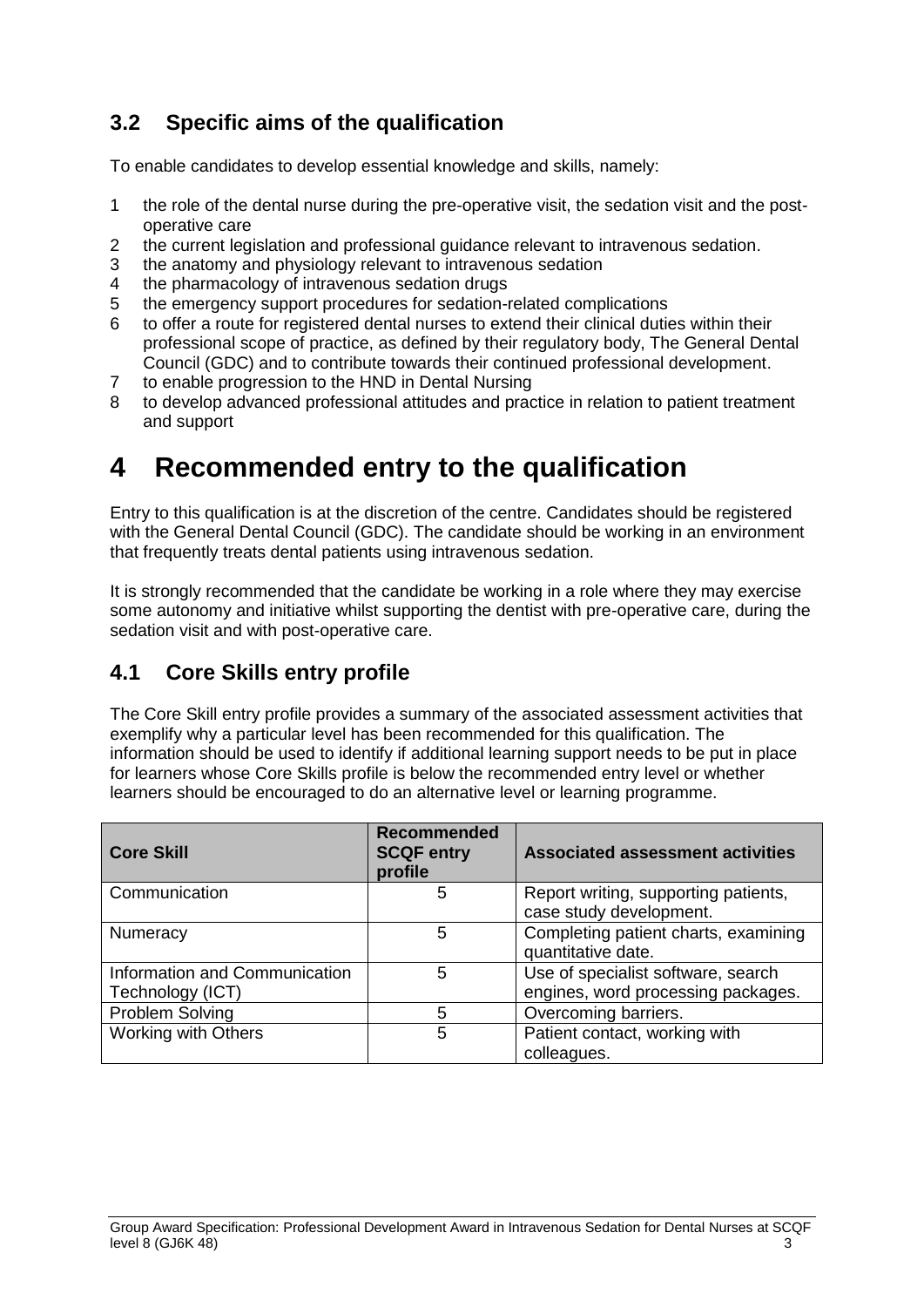### <span id="page-5-0"></span>**5 Additional benefits of the qualification in meeting employer needs**

This qualification was designed to meet a specific purpose and what follows are details on how that purpose has been met through mapping of the Units to the aims of the qualification. Through meeting the aims, additional value has been achieved by linking the Unit standards with those defined in National Occupational Standards and/or trade/professional body requirements. In addition, significant opportunities exist for learners to develop the more generic skill, known as Core Skills through doing this qualification.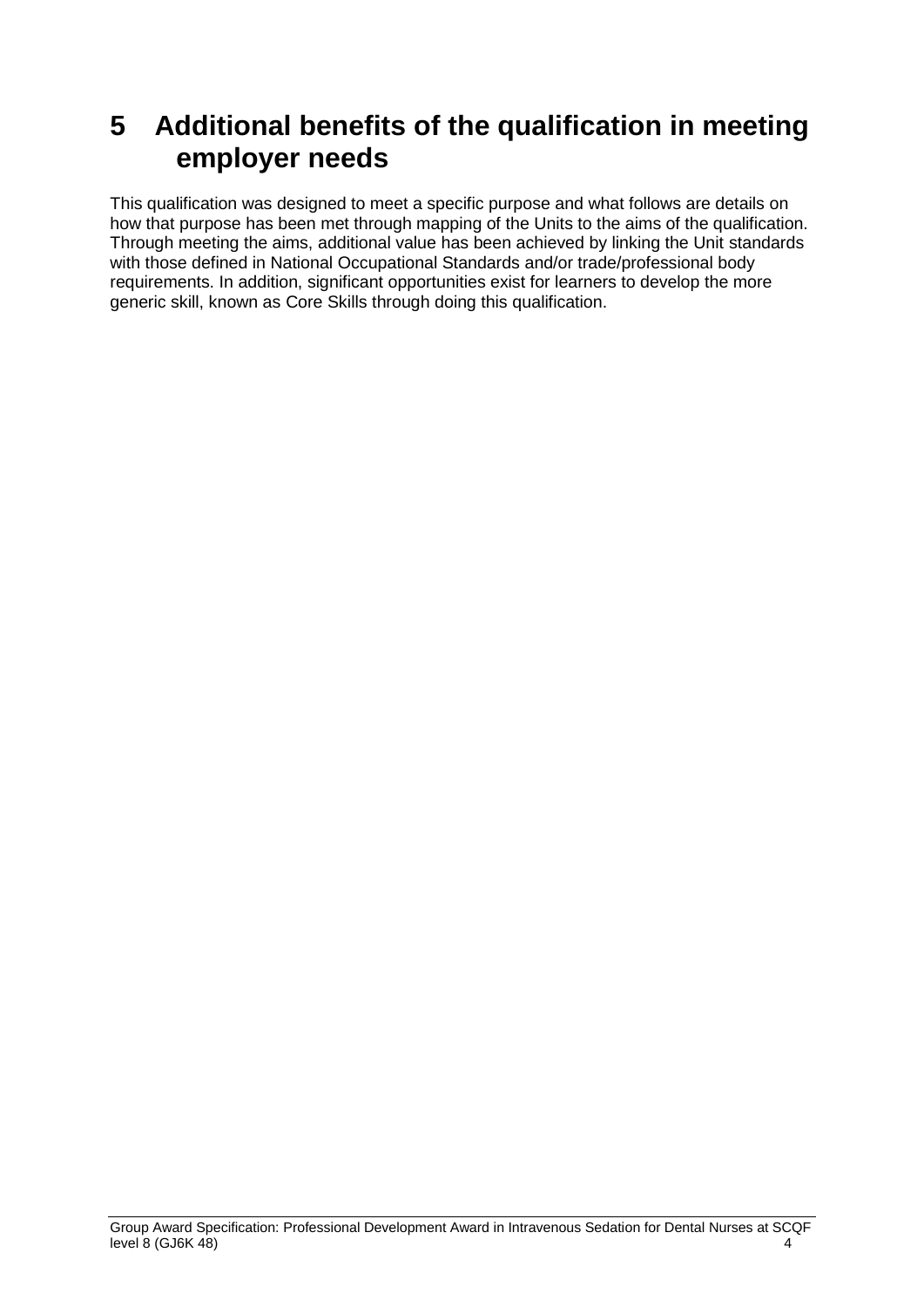#### **5.1 Mapping of specific qualification aims to Unit**

| Code           | Unit title                              |   |                   |        |           | <b>Specific Aims</b> |  |  |
|----------------|-----------------------------------------|---|-------------------|--------|-----------|----------------------|--|--|
|                |                                         |   |                   |        |           |                      |  |  |
| <b>HT8V 35</b> | Dental Nursing: Intravenous<br>Sedation | ⌒ | $\checkmark$<br>∧ | v<br>⌒ | $\lambda$ | ↗                    |  |  |

1 the role of the dental nurse during the pre-operative visit, the sedation visit and the post-operative care

- 2 the current legislation and professional guidance relevant to intravenous sedation
- 3 the anatomy and physiology relevant to intravenous sedation
- 4 the pharmacology of intravenous sedation drugs
- 5 the emergency support procedures for sedation-related complications
- 6 to offer a route for registered dental nurses to extend their clinical duties within their professional scope of practice, as defined by their regulatory body, The General Dental Council (GDC) and to contribute towards their continued professional development
- 7 to enable progression to the HND in Dental Nursing
- <span id="page-6-0"></span>8 to develop advanced professional attitudes and practice in relation to patient treatment and support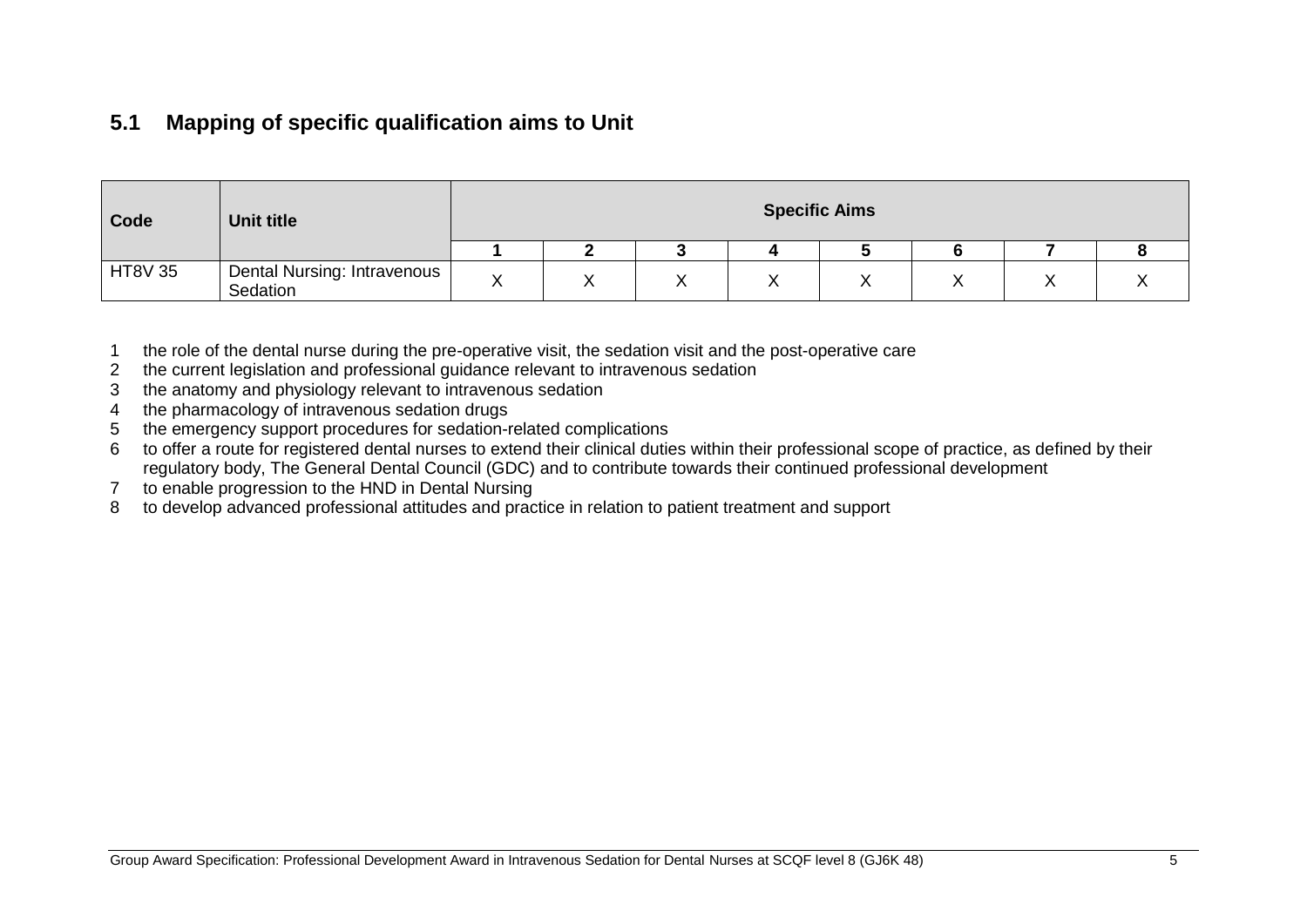#### **5.2 National Occupational Standards (NOS) and/or trade body standards**

The Sector Skills Council for Dental Nursing National Occupational Standards is Skills for Health. A full listing of NOS can be downloaded from **[www.ukstandards.co.uk](http://www.ukstandards.co.uk/)**

The General Dental Council (GDC) is the statutory body that regulates dentistry in the United Kingdom. Its stated aims are to regulate the profession and protect the public and to that end it restricts who can legitimately work in any capacity in the provision of dental care.

The GDC sets out the standards of conduct, performance and ethics that govern all dental professionals. It specifies the principles, standards and guidance which apply to all members of the dental team.

A full explanation of *Standards for the Dental Team* and the *Scope of Practice* for all Dental Care Professionals (DCP) can be downloaded from: **[www.gdc-uk.org](http://www.gdc-uk.org/)**

The teaching and learning contained in this Unit is based upon the relevant current legislation and guidance:

- Caldicott Principles
- Conscious Sedation in the Provision of Dental Care (Commissioned by the DoH 2003)
- Conscious Sedation in Dentistry, Dental Clinical Guidance (Scottish Dental Clinical Effectiveness Programme 2006)
- <span id="page-7-0"></span>Standards for Conscious Sedation in Dentistry: Alternative Techniques (The Standing Committee on Sedation for Dentistry 2007)
- Society for the Advancement of Anaesthesia in Dentistry (SAAD)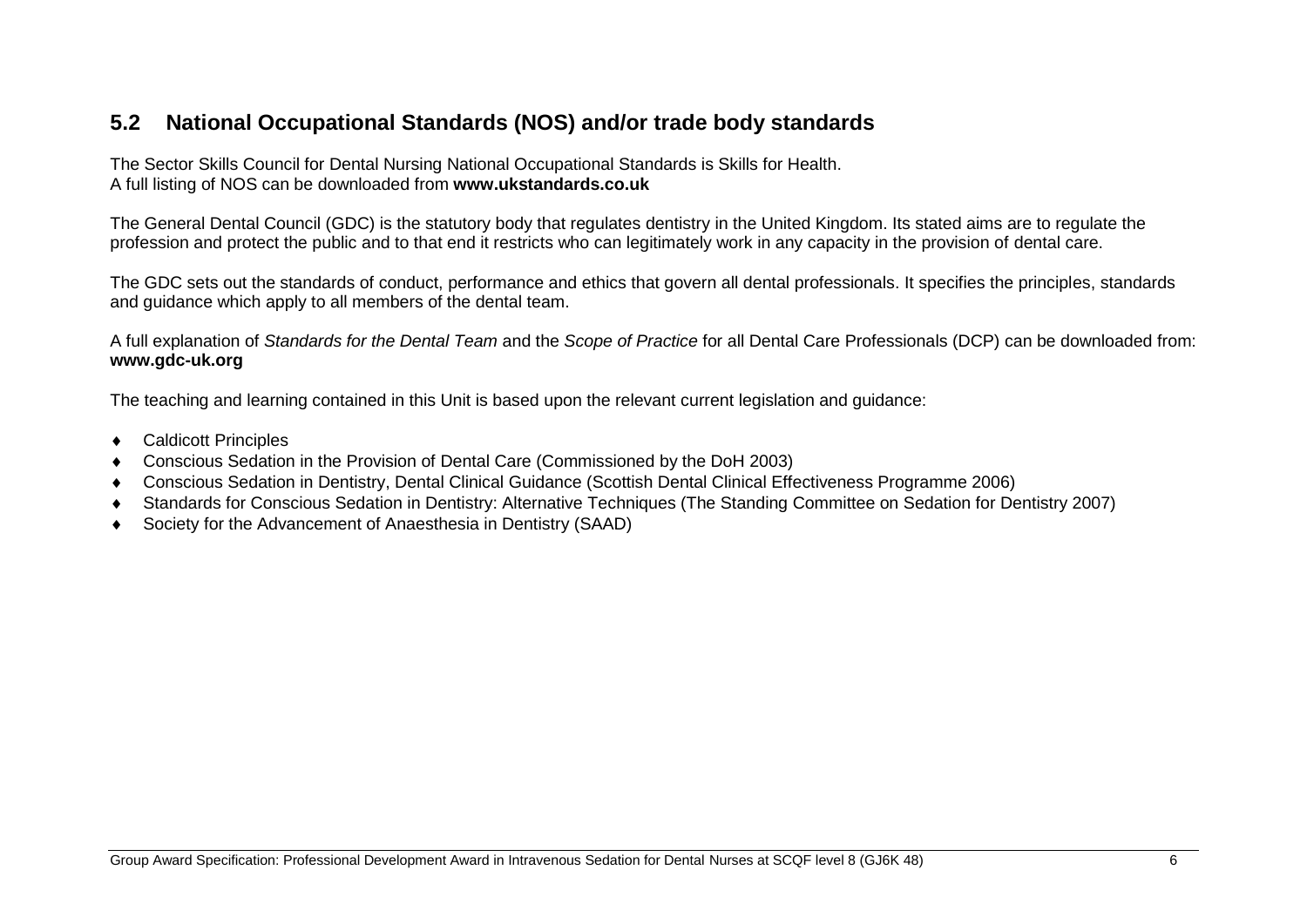### **5.3 Mapping of Core Skills development opportunities across the qualification**

Core Skill signposting: candidates will have the opportunity to develop aspects of the following Core Skills

<span id="page-8-0"></span>

|              |                                         | <b>Communication</b> |      | <b>Numeracy</b>              |                                           | <b>ICT</b>                              |                                               | <b>Problem Solving</b>                 |                                    |                                     | <b>Working with Others</b>                                     |                                                                  |
|--------------|-----------------------------------------|----------------------|------|------------------------------|-------------------------------------------|-----------------------------------------|-----------------------------------------------|----------------------------------------|------------------------------------|-------------------------------------|----------------------------------------------------------------|------------------------------------------------------------------|
| Unit<br>code | Unit title                              | Written              | Oral | <b>Using</b><br><b>Numbe</b> | Using<br>Graphi<br>cal<br>Inform<br>ation | <b>Access</b><br>ing<br>Inform<br>ation | Providi<br>ng/Cre<br>ating<br>Inform<br>ation | <b>Critical</b><br><b>Thinkin</b><br>g | Planni<br>ng and<br>Organi<br>sing | Review<br>ing and<br>Evaluat<br>ing | Workin<br>g<br>Co-<br>operati<br>vely<br>with<br><b>Others</b> | <b>Review</b><br>ing<br>Co-<br>operati<br>ve<br>Contrib<br>ution |
| HT8V<br>35   | Dental Nursing: Intravenous<br>Sedation | ⌒                    |      | X                            | X                                         | Х                                       | X                                             | л                                      | X                                  | Х                                   | $\checkmark$<br>⋏                                              | ∧                                                                |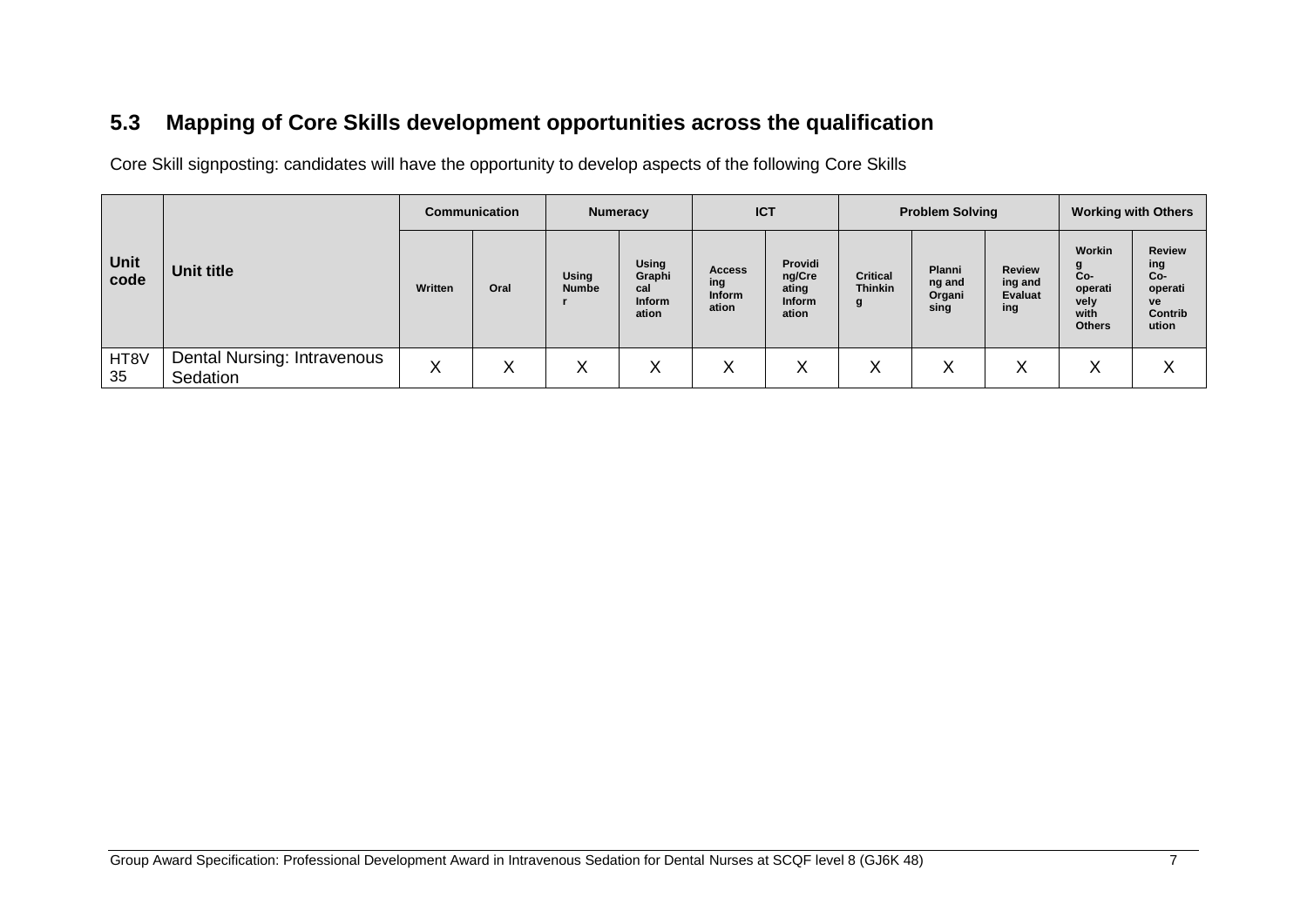#### **5.4 Assessment Strategy for the qualification**

Evidence can be generated using different types of assessment. The following are suggestions only. There may be other methods that are more suitable for centres and candidates.

Centres are reminded the prior verification of centre-devised assessments would help to ensure that the national standard is being met. Where candidates experience a range of assessment methods, this helps them to develop different skills that should be transferrable to work situations or higher education.

Given the health and safety and quality assurance implications of the Evidence Requirements, it is mandatory that approved centres comply with 100% internal and external verification procedures.

Assessment for this Unit will include observed practice, responses to structured questioning and reports based on research into relevant topics. Simulation is acceptable for assessment of Outcome 5, centres should ensure that candidates have the opportunity to manage sedation-related complications in a simulated realistic working environment.

A pro forma 'Record of Sedation Patient Case' is available to download from the Dental Nursing HND web-page on the SQA website. Cases studies must be witnessed by the supervising dentist. It is recommended that candidates participate in a minimum of 30 intravenous sedation cases.

<span id="page-9-0"></span>

| <b>Unit</b>                                   | <b>Assessment</b>                                                                                  |                                                                                                                                |                                                                                                                       |                                                                                                                                                                                                                                           |                                                                                    |
|-----------------------------------------------|----------------------------------------------------------------------------------------------------|--------------------------------------------------------------------------------------------------------------------------------|-----------------------------------------------------------------------------------------------------------------------|-------------------------------------------------------------------------------------------------------------------------------------------------------------------------------------------------------------------------------------------|------------------------------------------------------------------------------------|
|                                               | Outcome 1                                                                                          | Outcome 2                                                                                                                      | Outcome 3                                                                                                             | Outcome 4                                                                                                                                                                                                                                 | Outcome 5                                                                          |
| Dental<br>Nursing:<br>Intravenous<br>Sedation | Set questions,<br>observation and<br>completion of<br>'Sedation<br><b>Patient Case</b><br>Records' | Report on relevant<br>current legislation and<br>professional guidance<br>and how and why<br>these are used within<br>practice | Candidate log-book<br>containing 50 (fifty)<br>patient log-sheets (range<br>is detailed in the Unit<br>specification) | Structured, extended<br>response questions relating<br>to the dosage, indications<br>and contra-indications of<br>Midazolam and the use of<br>Flumazenil as the reversal<br>agent. Also, other drugs that<br>can be used for IV sedation. | Observation of<br>management of<br>simulated sedation-<br>related<br>complications |

Please refer to the Assessment Guidelines section of the Unit specification for further detailed information on assessment.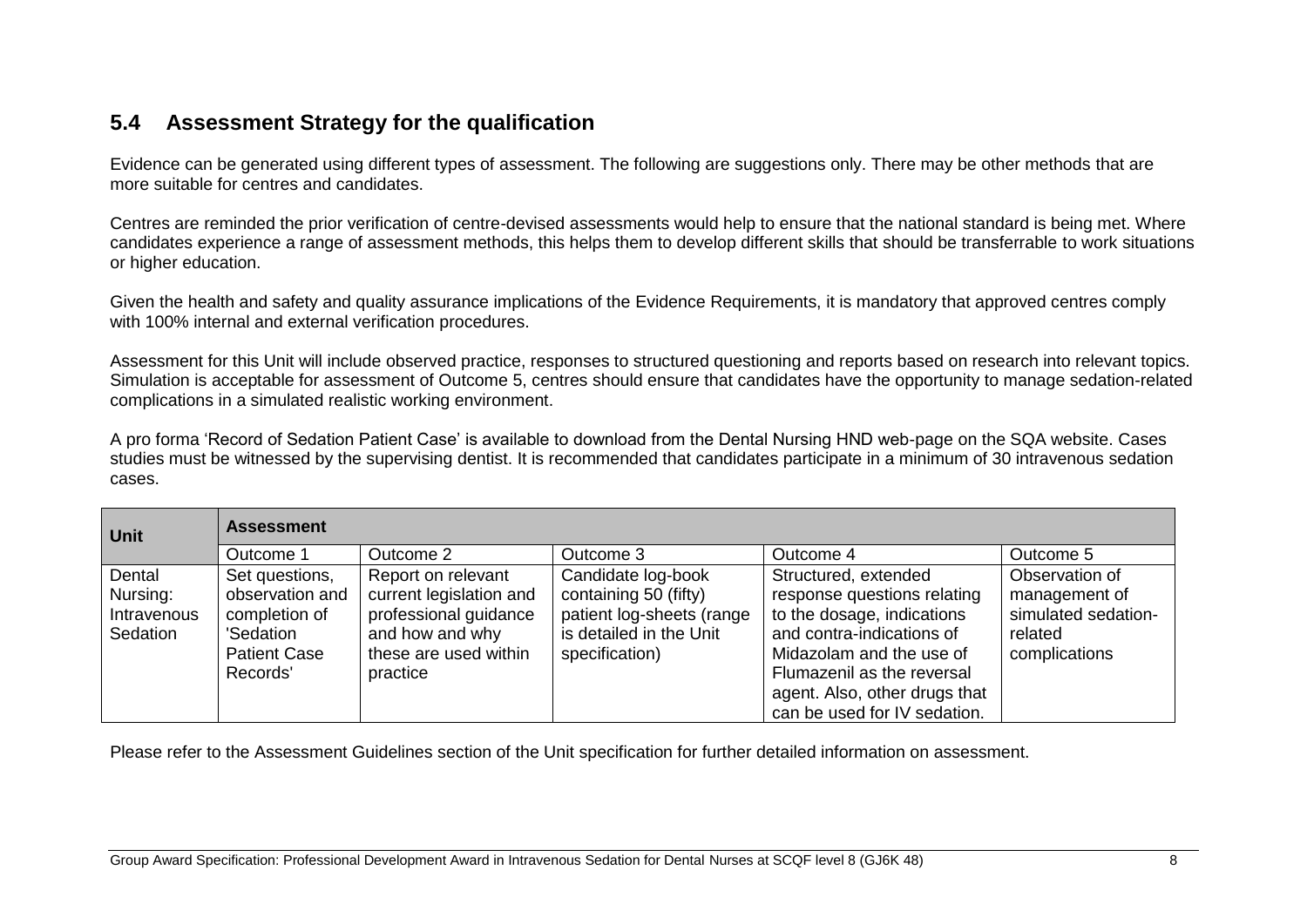### <span id="page-10-0"></span>**6 Guidance on approaches to delivery and assessment**

#### <span id="page-10-1"></span>**6.1 Sequencing/integration of Units**

This Unit has been designed to be delivered and assessed as a single programme of learning. Centres may wish to deliver the Unit to candidates for reasons of CPD or to meet an identified gap where candidates have presented with RPL.

#### <span id="page-10-2"></span>**6.2 Recognition of Prior Learning**

SQA recognises that learners gain knowledge and skills acquired through formal, non-formal and informal learning contexts.

In some instances, a full Group Award may be achieved through the recognition of prior learning. However, it is unlikely that a learner would have the appropriate prior learning and experience to meet all the requirements of a full Group Award.

The recognition of prior learning may **not** be used as a method of assessing in the following types of Units and assessments:

- ◆ HN Graded Units
- Course and/or external assessments
- Other integrative assessment Units (which may or not be graded)
- Certain types of assessment instruments where the standard may be compromised by not using the same assessment method outlined in the Unit
- Where there is an existing requirement for a licence to practice
- Where there are specific health and safety requirements
- Where there are regulatory, professional or other statutory requirements
- Where otherwise specified in an Assessment Strategy

More information and guidance on the *Recognition of Prior Learning* (RPL) may be found on our website **[www.sqa.org.uk](http://www.sqa.org.uk/)**

The following sub-sections outline how this Group Award may be recognised for professional and articulation purposes.

#### **6.2.1 Articulation and/or progression**

Successful completion of this PDA will offer candidates the opportunity to progress within the HND in Dental Nursing.

#### **6.2.2 Professional recognition**

There is no professional recognition attached to achievement of this qualification.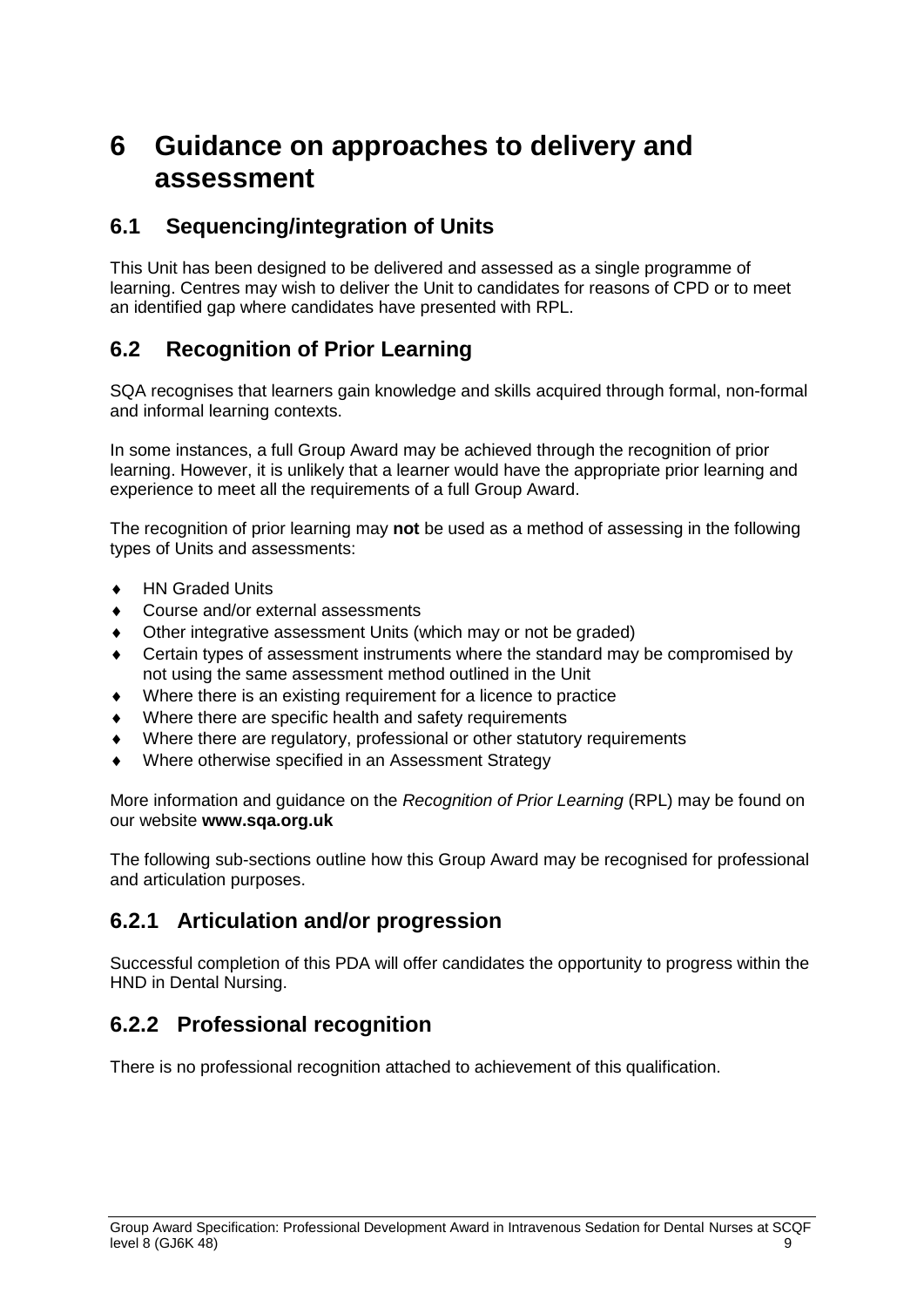### **6.2.3 Credit transfer**

It may be possible for candidates to request full or partial credit transfer for the PDA by means of previous achievement of equivalent qualifications from other awarding bodies, eg The NEBDN Certificate in Dental Sedation Nursing, however such credit transfer is at the discretion of the delivering centre and will be subject to SQA's external verification quality assurance process.

#### <span id="page-11-0"></span>**6.3 Opportunities for e-assessment**

There may be opportunities to use e-assessment in this Unit perhaps in the form of an eportfolio or online question papers. A centre-devised supervision agreement should detail controlled conditions to ensure authenticity of evidence.

#### <span id="page-11-1"></span>**6.4 Support materials**

There is no Assessment Support Pack for this Unit. A pro forma 'Record of Sedation Patient Case' is available to download from the Dental Nursing HND web-page on the SQA website

#### <span id="page-11-2"></span>**6.5 Resource requirements**

It is recommended that teaching and assessment staff are experienced dental practitioners who hold relevant academic qualifications in this area at this SCQF level or above.

## <span id="page-11-3"></span>**7 General information for centres**

#### **Equality and inclusion**

The Unit specification making up this Group Award has been designed as far as is practicable to ensure that there are no unnecessary barriers to learning or assessment. The individual needs of learners will be taken into account when planning learning experiences, selecting assessment methods or considering alternative evidence. Further advice can be found on our website **[www.sqa.org.uk/assessmentarrangements](http://www.sqa.org.uk/sqa/14977.html)**.

#### **Internal and external verification**

All instruments of assessment used within this qualification should be internally verified, using the appropriate policy within the centre and the guidelines set by SQA.

External verification will be carried out by SQA to ensure that internal assessment is within the national guidelines for these qualifications.

Further information on internal and external verification can be found in *SQA's Guide to Assessment* **[\(www.sqa.org.uk/GuideToAssessment\)](http://www.sqa.org.uk/sqa/files_ccc/GuideToAssessment.pdf)**.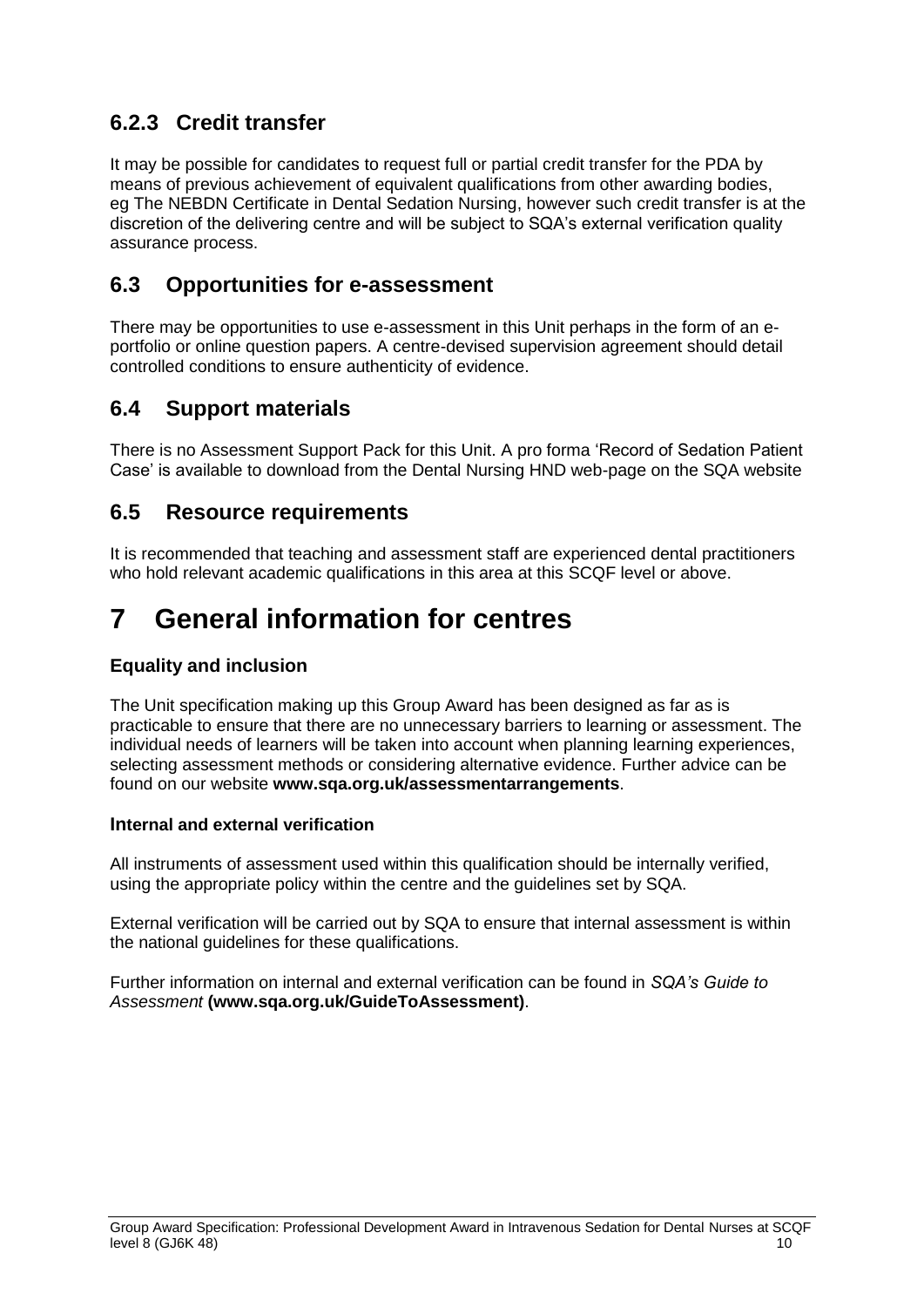## <span id="page-12-0"></span>**8 Glossary of terms**

**Embedded Core Skills:** is where the assessment evidence for the Unit also includes full evidence for complete Core Skill or Core Skill components. A learner successfully completing the Unit will be automatically certificated for the Core Skill. (This depends on the Unit having been successfully audited and validated for Core Skills certification.)

**Finish date:** The end of a Group Award's lapsing period is known as the finish date. After the finish date, the Group Award will no longer be live and the following applies:

- candidates may not be entered for the Group Award
- the Group Award will continue to exist only as an archive record on the Awards Processing System (APS)

**Graded Unit:** Graded Units assess learners' ability to integrate what they have learned while working towards the Units of the Group Award. Their purpose is to add value to the Group Award, making it more than the sum of its parts, and to encourage learners to retain and adapt their skills and knowledge. (**Note to writer:** delete if not applicable to product type)

**Lapsing date:** When a Group Award is entered into its lapsing period, the following will apply:

- the Group Award will be deleted from the relevant catalogue
- the Group Award specification will remain until the qualification reaches its finish date at which point it will be removed from SQA's website and archived
- no new centres may be approved to offer the Group Award
- centres should only enter candidates whom they expect to complete the Group Award during the defined lapsing period

**SQA credit value:** The credit value allocated to a Unit gives an indication of the contribution the Unit makes to an SQA Group Award. An SQA credit value of 1 given to an SQA Unit represents approximately 40 hours of programmed learning, teaching and assessment.

**SCQF:** The Scottish Credit and Qualification Framework (SCQF) provides the national common framework for describing all relevant programmes of learning and qualifications in Scotland. SCQF terminology is used throughout this guide to refer to credits and levels. For further information on the SCQF visit the SCQF website at [www.scqf.org.uk.](http://www.scqf.org.uk/)

**SCQF credit points:** SCQF credit points provide a means of describing and comparing the amount of learning that is required to complete a qualification at a given level of the Framework. One National Unit credit is equivalent to 6 SCQF credit points. One National Unit credit at Advanced Higher and one Higher National Unit credit (irrespective of level) is equivalent to 8 SCQF credit points.

**SCQF levels:** The level a qualification is assigned within the framework is an indication of how hard it is to achieve. The SCQF covers 12 levels of learning. HNCs and HNDs are available at SCQF levels 7 and 8 respectively. Higher National Units will normally be at levels 6–9 and Graded Units will be at level 7 and 8. National Qualification Group Awards are available at SCQF levels 2–6 and will normally be made up of National Units which are available from SCQF levels 2–7.

**Subject Unit:** Subject Units contain vocational/subject content and are designed to test a specific set of knowledge and skills.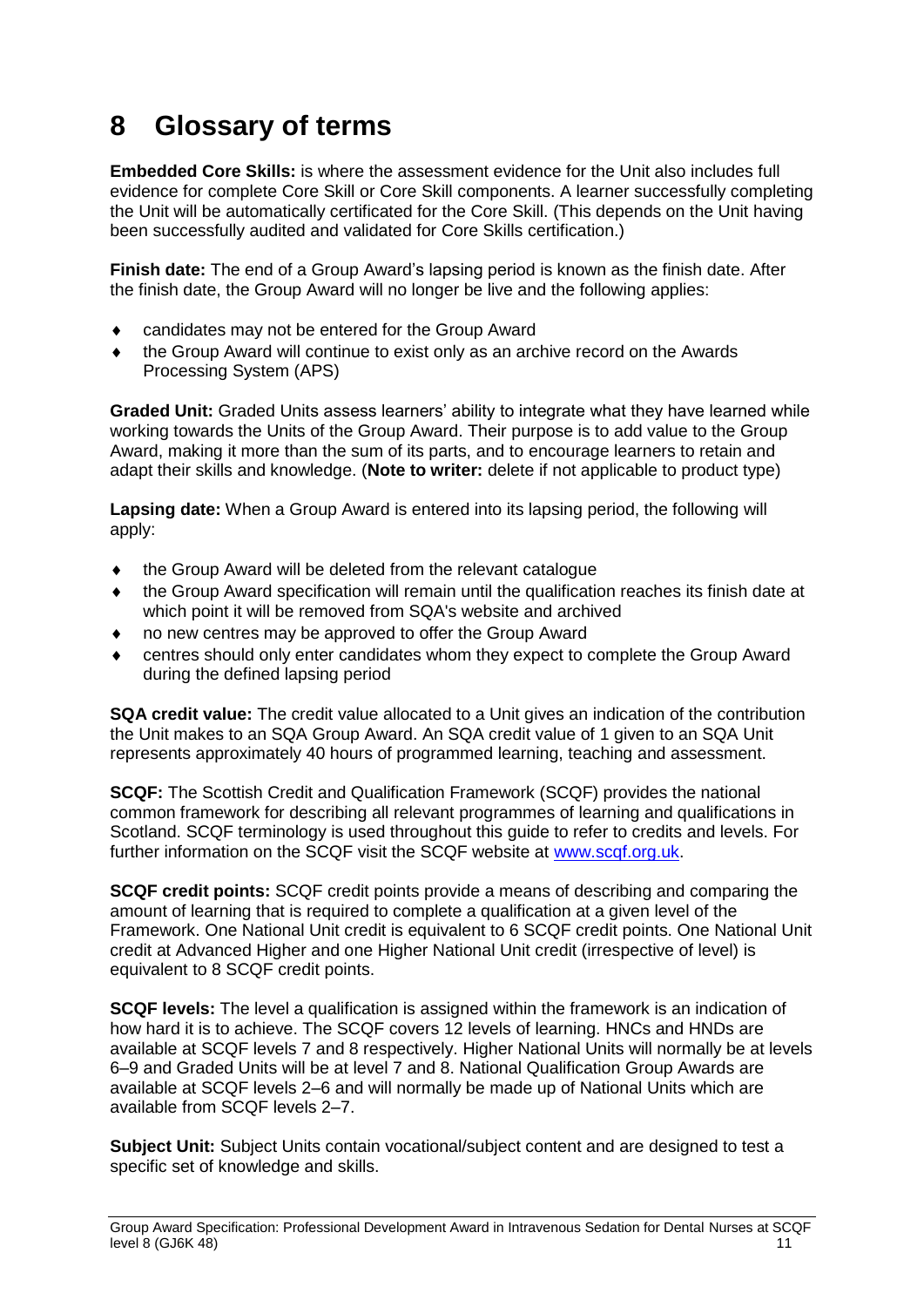**Signposted Core Skills:** refers to opportunities to develop Core Skills arise in learning and teaching but are not automatically certificated.

**General Dental Council (GDC)** is the statutory body that regulates dentistry in the United Kingdom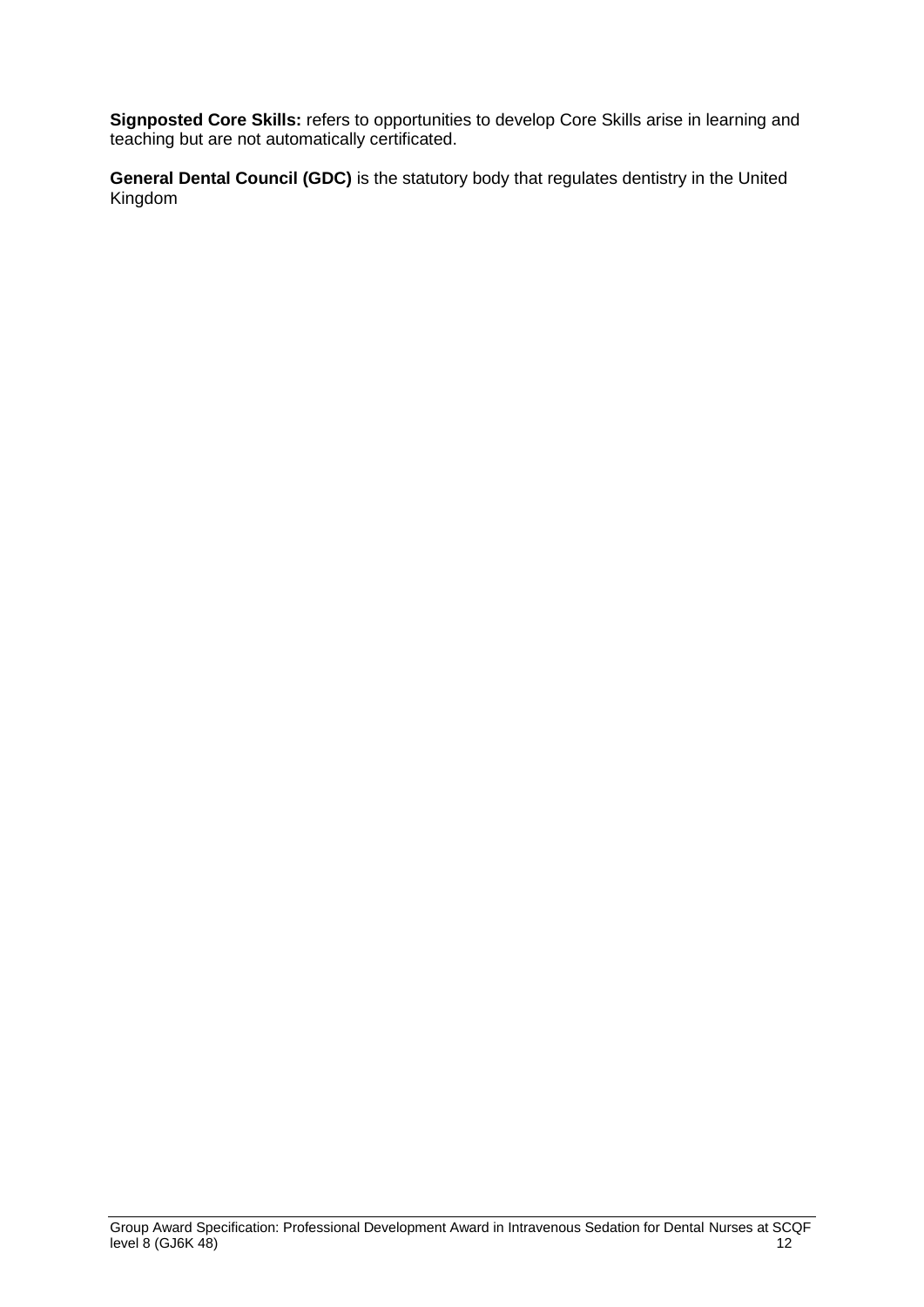### **History of changes**

It is anticipated that changes will take place during the life of the qualification and this section will record these changes. This document is the latest version and incorporates the changes summarised below. Centres are advised to check SQA's APS Navigator to confirm they are using the up to date qualification structure.

**NOTE:** Where a Unit is revised by another Unit:

- No new centres may be approved to offer the Unit which has been revised.
- Centres should only enter candidates for the Unit which has been revised where they are expected to complete the Unit before its finish date.

| <b>Version</b><br><b>Number</b> | <b>Description</b>                                                                                                                                               | <b>Date</b> |
|---------------------------------|------------------------------------------------------------------------------------------------------------------------------------------------------------------|-------------|
| 03                              | H0BP 35 Dental Nursing: Intravenous Sedation (finish<br>31/07/2018) has been replaced by HT8V 35 Dental<br>Nursing: Intravenous Sedation (Start date 01/08/2017) | 11/08/2017  |
| 02                              | Title of PDA revised to clarify target group                                                                                                                     | 24/10/2016  |
|                                 |                                                                                                                                                                  |             |
|                                 |                                                                                                                                                                  |             |
|                                 |                                                                                                                                                                  |             |
|                                 |                                                                                                                                                                  |             |
|                                 |                                                                                                                                                                  |             |
|                                 |                                                                                                                                                                  |             |
|                                 |                                                                                                                                                                  |             |
|                                 |                                                                                                                                                                  |             |
|                                 |                                                                                                                                                                  |             |
|                                 |                                                                                                                                                                  |             |
|                                 |                                                                                                                                                                  |             |

#### **Acknowledgement**

SQA acknowledges the valuable contribution of NHS Education for Scotland to the development of this qualification.